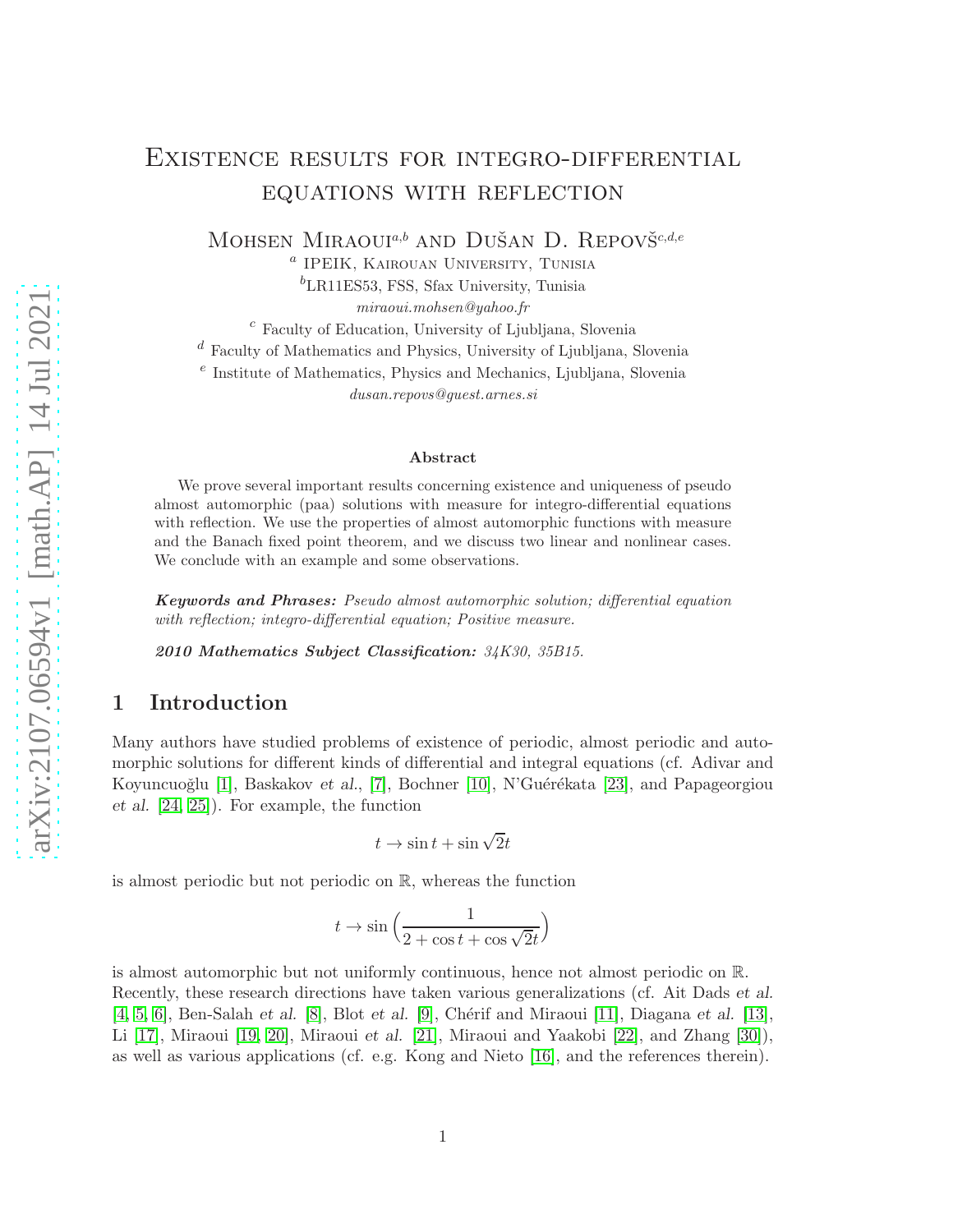Let  $\mu$  be positive measure on R and X a Banach space. A continuous function  $f : \mathbb{R} \to X$ is said to be *measure paa* (cf. Ait Dads *et al.* [\[4\]](#page-11-3) and Papageorgiou *et al.* [\[25\]](#page-12-2)), if f can be written as a sum of an almost periodic function  $g_1$  and an ergodic function  $\varphi_1$  satisfying

$$
\lim_{z \to \infty} \frac{1}{\mu([-z, z])} \int_{-z}^{z} ||\varphi_1(y)|| d\mu(y) = 0,
$$

where

$$
\mu([-z, z]) := \int_{-z}^{z} d\mu(t).
$$

Diagana [\[12\]](#page-11-10) defined the network of weighted pseudo almost periodic functions, which generalizes the pseudo almost periodicity in Gupta [\[14\]](#page-11-11).

Motivated by above mentioned work, we investigate in the present paper measure paa solutions of differential equations involving reflection of the argument. This type of differential equations has applications in the study of stability of differential-difference equations, cf. e.g. Sharkovskii [\[28\]](#page-12-9), and such equations show very interesting properties by themselves. Therefore several authors have worked on this category of equations.

Aftabizadeh et al. [\[2\]](#page-11-12), Aftabizadeh and Wiener [\[3\]](#page-11-13), and Gupta [\[15\]](#page-12-10) studied the existence of unique bounded solution of equation

$$
u'(y) = f(y, u(y), u(-y)), \ y \in \mathbb{R}.
$$

They proved that  $u(y)$  is almost periodic by assuming the existence of bounded solution. Piao [\[26,](#page-12-11) [27\]](#page-12-12) studied the following equations

<span id="page-1-0"></span>
$$
u'(y) = au(y) + bu(-y) + g(y), \ b \neq 0, \ y \in \mathbb{R}, \tag{1}
$$

and

<span id="page-1-1"></span>
$$
u'(y) = au(y) + bu(-y) + f(y, u(y), u(-y)), b \neq 0, y \in \mathbb{R}.
$$
 (2)

Xin and Piao [\[29\]](#page-12-13) obtained some results of weighted pseudo almost periodic solutions for equations [\(1\)](#page-1-0) and [\(2\)](#page-1-1). Recently, Miraoui [\[18\]](#page-12-14) has studied the pseudo almost periodic (pap) solutions with two measures of equations [\(1\)](#page-1-0) and [\(2\)](#page-1-1).

Throughout this paper, we shall assume the following hypothesis:

 $(M_0)$ : There exists a continuous and strictly increasing function  $\beta : \mathbb{R} \to \mathbb{R}$  such that for all  $x \in \mathcal{AA}(\mathbb{R}, \mathbb{R})$ , we have  $x \circ \beta \in \mathcal{AA}(\mathbb{R}, \mathbb{R})$ .

The key goal of our paper is to study equations which are more general than equations [\(1\)](#page-1-0) and [\(2\)](#page-1-1), and are given by the following expression

<span id="page-1-2"></span>
$$
u'(y) = au(y) + bu(-y) + f(y, u(\beta(y)), u(\beta(-y)))
$$
  
+ 
$$
\int_{y}^{+\infty} K(s-y)h(s, u(\beta(s)), u(\beta(-s)))ds
$$
  
+ 
$$
\int_{-y}^{+\infty} K(s+y)h(s, u(s), u(-s))ds, y \in \mathbb{R},
$$
 (3)

where  $a \in \mathbb{R}$ ,  $b \in \mathbb{R}^*$ ,  $f, h: \mathbb{R}^3 \to \mathbb{R}$ , and  $K: \mathbb{R}^+ \to \mathbb{R}^+$  are continuous functions. Let X be a Banach space. We begin by defining the notion of a measure pseudo almost automorphic function.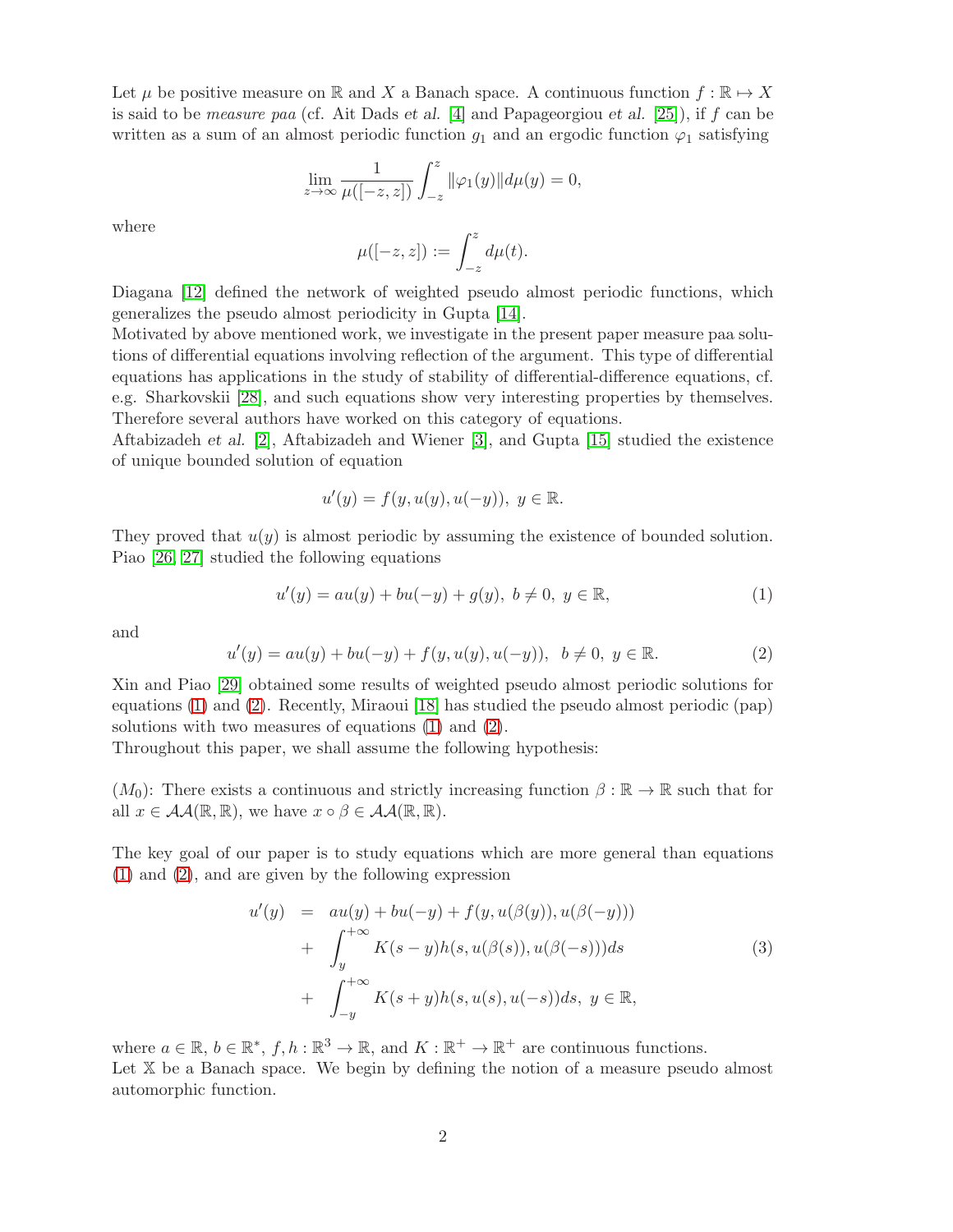**Definition 1.1** (Bochner [\[10\]](#page-11-2)) Let  $f \in \mathcal{C}(\mathbb{R}, \mathbb{X})$ . Then f is said to be almost automorphic,  $f \in AA(\mathbb{R}, \mathbb{X})$ , if for every real sequence  $(s_n)$ , there exists a subsequence  $(s_{n_k})$ , such that the following limits

$$
\lim_{n_k \to \infty} f(t + s_{n_k}) = f(t) \quad and \quad \lim_{n_k \to \infty} g(t - s_{n_k}) = f(t),
$$

exist for every  $t \in \mathbb{R}$ .

**Definition 1.2** (Blot et al. [\[9\]](#page-11-7)) Let B is the Lebesque  $\sigma$ -field of  $\mathbb{R}$  and  $\mu$  a positive measure on  $\mathcal{B}$ . Then  $\mu \in \mathcal{M}$  if the following conditions are satisfied

•  $\mu([a, b]) < \infty$ , for all  $a \leq b \in \mathbb{R}$ ; and

• 
$$
\mu(\mathbb{R}) = +\infty
$$
.

In this paper we shall be working with a positive measure satisfying the following two important hypotheses:

 $(M_1)$  For every  $\tau \in \mathbb{R}$ , there exist  $\beta > 0$  and a bounded interval I such that

$$
\mu({a + \tau : a \in A}) \le \beta \mu(A),
$$
 whenever  $A \in \mathcal{B}$  satisfies  $A \cap I = \emptyset$ .

 $(M_2)$  There exist  $m, n > 0$  such that for all  $A \in \mathcal{B}$ ,

$$
\mu(-A) \le m + n\mu(A).
$$

**Definition 1.3** (Diagana et al. [\[13\]](#page-11-9)) Suppose that  $\mu \in \mathcal{M}$ . Then  $f \in \mathcal{BC}(\mathbb{R}, \mathbb{X})$  is said to be  $\mu$ -ergodic,  $f \in \mathcal{E}(\mathbb{R}, \mathbb{X}, \mu)$ , if the following condition is satisfied:

$$
\lim_{z \to \infty} \frac{1}{\mu([-z, z])} \int_{[-z, z]} ||f(y)|| d\mu(y) = 0.
$$

**Definition 1.4** (Diagana et al. [\[13\]](#page-11-9)) Suppose that  $\mu \in \mathcal{M}$ . Then  $f \in \mathcal{C}(\mathbb{R}, \mathbb{X})$  is said to be  $\mu$ -paa,  $f \in PAA(\mathbb{R}, \mathbb{X}, \mu)$ , if

$$
f = g + h,
$$

where  $g \in AA(\mathbb{R}, \mathbb{X})$  and the function h is  $\mu$ -ergodic.

In the sequel, we shall also need the following hypotheses

(h<sub>0</sub>) There exists a continuous, strictly increasing function  $\lambda : \mathbb{R} \to \mathbb{R}^+$  such that  $d\mu_{\beta}(t) \leq$  $\lambda(t)d\mu(t)$ , where  $\mu \in \mathcal{M}$ ,  $\mu_{\beta}(O) = \mu(\beta^{-1}(O))$ , for all  $O \in \mathbb{B}(\mathbb{R})$  and

$$
\limsup \frac{\mu[-T(r), T(r)]}{\mu[-r, r]} S(T(r)) < +\infty,
$$

where  $T(r) = |\beta(r)| + |\beta(-r)|$  and  $S(T(r)) = \sup_{t \in [-T(r),T(r)]} \lambda(t)$ .

 $(h_1)$  Given  $\lambda := \sqrt{a^2 - b^2}$ , where  $a > b$ , the following holds

$$
P_1(\lambda, \mu) := \sup_{z>0} \left\{ \int_{-z}^z \exp(-\lambda(t+z)) d\mu(t) \right\} < \infty,
$$
  

$$
P_2(\lambda, \mu) := \sup_{z>0} \left\{ \int_{-z}^z \exp(-\lambda(-t+z)) d\mu(t) \right\} < \infty.
$$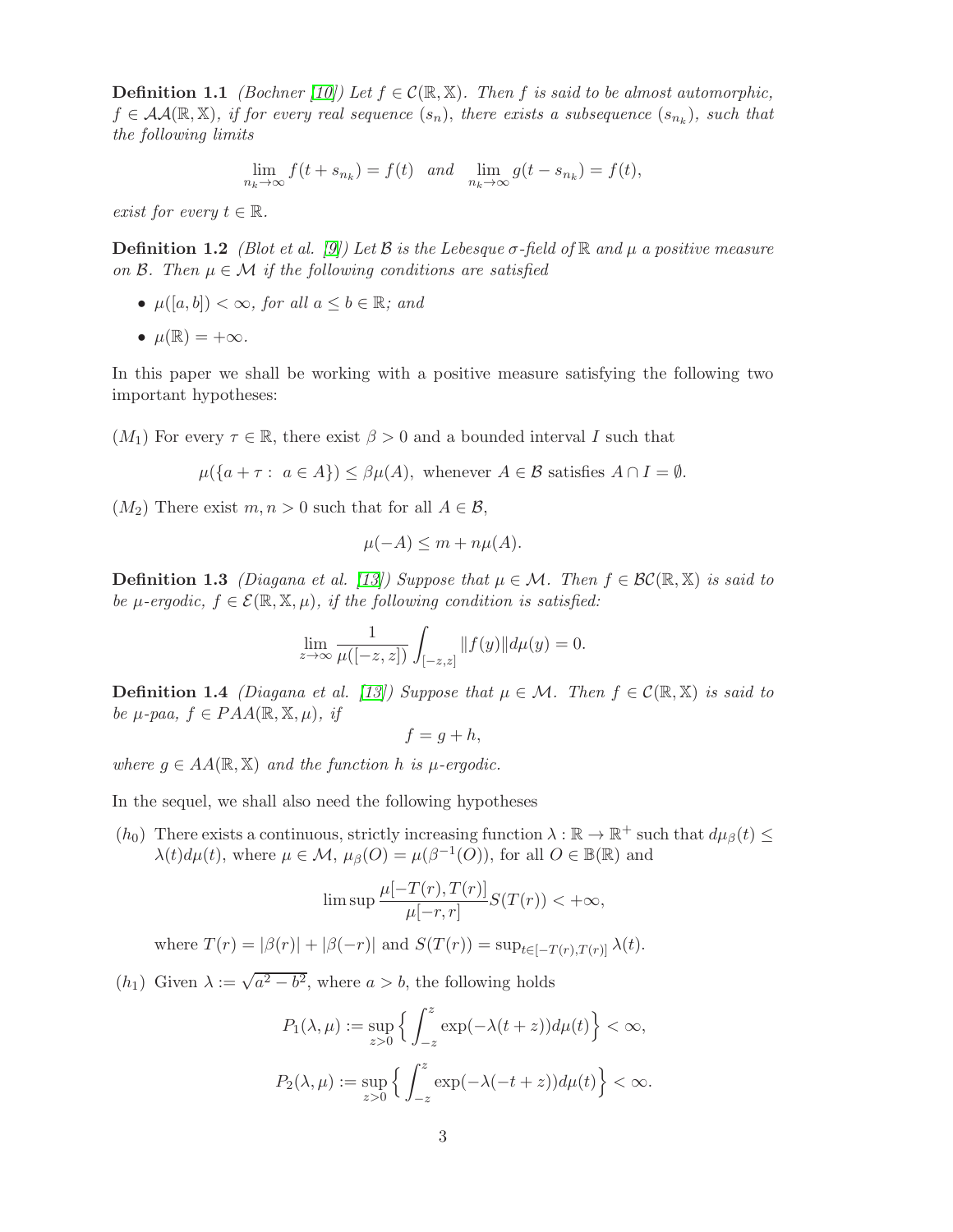$(h_2)$  There exists  $L_f > 0$ , such that  $f : \mathbb{R} \times \mathbb{R}^2 \to \mathbb{R}$  satisfies the Lipschitz condition

$$
|f(t, x_1, y_1) - f(t, x_2, y_2)| \le L_f(|x_1 - x_2| + |y_1 - y_2|), \text{ for all } (x_1, y_1), (x_2, y_2) \in \mathbb{R}^2.
$$

 $(h_3)$  There exists  $L_h > 0$  such that

$$
|h(t, u_1, u_2) - h(t, v_1, v_2)| < L_h(|u_1 - v_1| + |u_2 - v_2|), \text{ for all } u_1, u_2, v_1, v_2 \in \mathbb{R}.
$$

 $(h_4)$  There exists  $K : \mathbb{R}^+ \to \mathbb{R}^+$  such that

$$
c := \int_0^{+\infty} K(y) dy < \infty.
$$

Our first main result of the paper treats the case when  $L_f$  and  $L_h$  are constant.

**Theorem 1.1** Suppose that  $f, h \in \mathcal{PAA}(\mathbb{R}, \mathbb{R}, \mu)$  and that hypotheses  $(h_0)$ – $(h_4)$  and  $(M_0)$ – $(M_2)$  hold. Then equation [\(3\)](#page-1-2) has a unique  $\mu$ -paa solution if and only if

$$
\frac{|\lambda - a| + |\lambda + a| + 2|b|}{\lambda^2} (L_f + 2cL_h) < 1.
$$

For the second main result of this paper we shall need the following hypotheses for the case when  $L_f$  and  $L_h$  are not constant.

 $(h'_2)$  $\mathcal{L}_2$ )  $\mu \in \mathcal{M}$  and  $f : \mathbb{R} \times \mathbb{R}^2 \to \mathbb{R}$  satisfy

$$
|f(t, x_1, y_1) - f(t, x_2, y_2)| \le L_f(t) \Big( |x_1 - x_2| + |y_1 - y_2| \Big), \text{ for all } (x_1, y_1), (x_2, y_2) \in \mathbb{R}^2,
$$
  
where  $p > 1$ ,  $L_f \in \mathcal{L}^p(\mathbb{R}, \mathbb{R}, dx) \cap \mathcal{L}^p(\mathbb{R}, \mathbb{R}, d\mu)$ , and  $\frac{1}{p} + \frac{1}{q} = 1$ .

 $(h_2)$  $\mathcal{A}_3$ )  $\mu \in \mathcal{M}$  and  $h : \mathbb{R} \times \mathbb{R}^2 \to \mathbb{R}$  satisfy

$$
|h(t, x_1, y_1) - h(t, x_2, y_2)| \le L_h(t) \Big( |x_1 - x_2| + |y_1 - y_2| \Big), \text{ for all } (x_1, y_1), (x_2, y_2) \in \mathbb{R}^2,
$$
  
where  $p > 1$ ,  $L_h \in \mathcal{L}^p(\mathbb{R}, \mathbb{R}, dx) \cap \mathcal{L}^p(\mathbb{R}, \mathbb{R}, d\mu)$  and  $\frac{1}{p} + \frac{1}{q} = 1$ .

 $(h'_{\ell})$  $\chi'_{4}$ ) There exists  $K : \mathbb{R}^{+} \to \mathbb{R}^{+}$ , such that

$$
\int_0^{+\infty} (K(y))^{\tau} dy < +\infty, \text{ for all } \tau > 1.
$$

<span id="page-3-0"></span>**Theorem 1.2** Suppose that  $f, h \in PAA(\mathbb{R} \times \mathbb{R}^2, \mathbb{R}, \mu)$  and that hypotheses  $(h_0)$ - $(h_1)$ ,  $(h_2^{\prime})$  $'_{2}$ ) – ( $h'_{4}$  $\mathcal{H}_4$ ) and  $(M_0)–(M_2)$  hold. Then equation  $(3)$  has a unique  $\mu$ -paa solution if and only if

$$
||L_f||_{\mathcal{L}^p(\mathbb{R},\mathbb{R},dx)}+2(\int_0^{+\infty}(K(y))^q)^{\frac{1}{q}}||L_h||_{\mathcal{L}^p(\mathbb{R},\mathbb{R},dx)}<\frac{\lambda(q\lambda)^{\frac{1}{q}}}{|\lambda-a|+|\lambda+a|+2|b|}.
$$

We conclude the introduction by description of the structure of the paper. In Section 2, we collect some basic results needed for the proofs of the main results of this paper. In section 3, we prove both main results (Theorems 1.1 and 1.2). In Section 4, we give an application of the measure paa, in connection with integro-differential equations with reflection and delay. In Section 5 we discuss the results and their applications.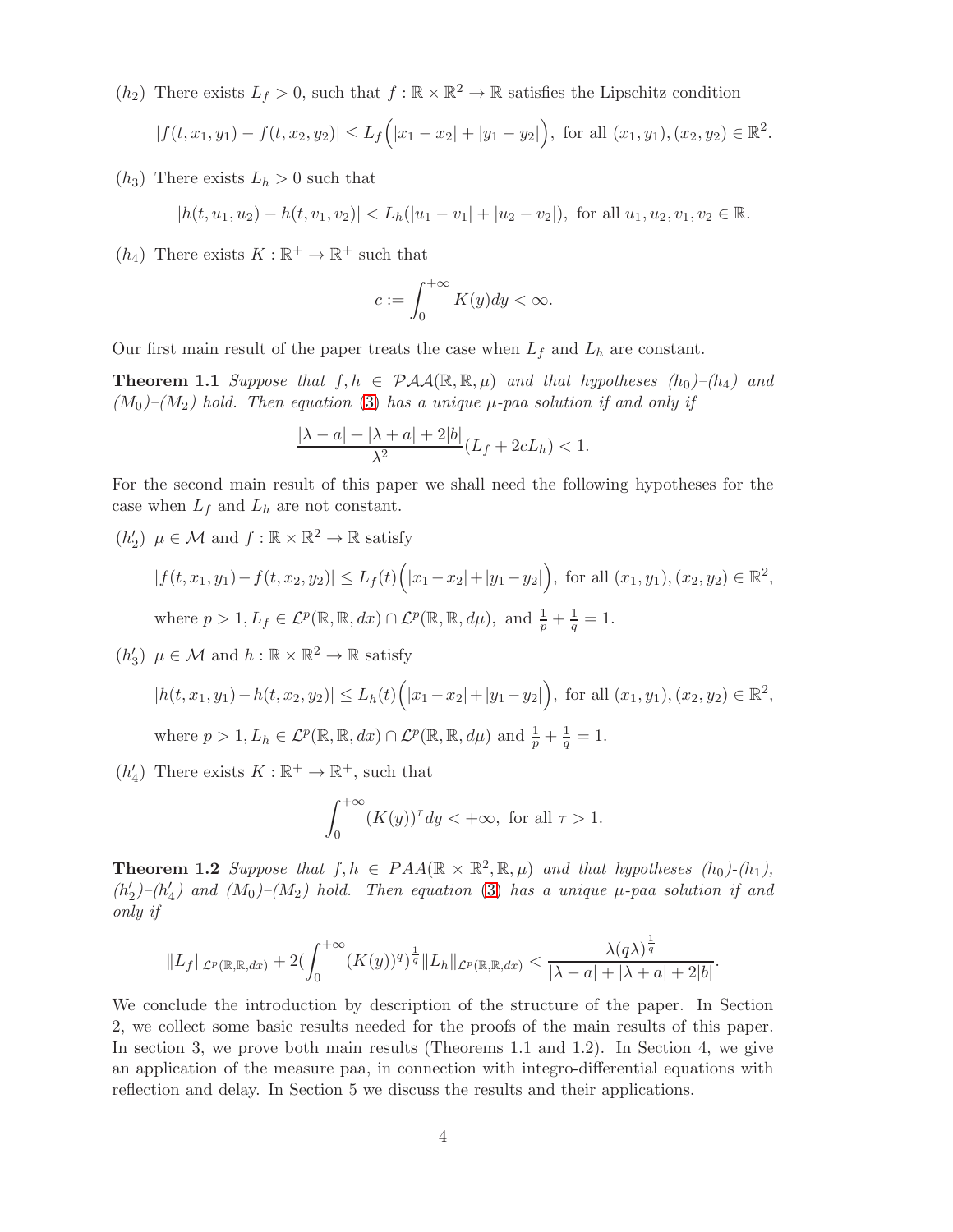### <span id="page-4-3"></span>2 Preliminaries

**Theorem 2.1** (Diagana et al. [\[13\]](#page-11-9)) Suppose that  $\mu \in \mathcal{M}$  satisfies hypothesis (M<sub>1</sub>). Then  $PAA(\mathbb{R}, X, \mu)$  is translation invariant and  $(PAA(\mathbb{R}, \mathbb{X}, \mu), \|.\|_{\infty})$  is a Banach space.

<span id="page-4-1"></span>**Lemma 2.1** (Miraoui [\[18\]](#page-12-14)) Suppose that  $g \in PAA(\mathbb{R}, \mathbb{X}, \mu)$  and that hypothesis (M<sub>2</sub>) holds. Then

$$
[t \to g(-t)] \in PAA(\mathbb{R}, \mathbb{X}, \mu).
$$

**Lemma 2.2** (Miraoui [\[18\]](#page-12-14)) If  $\mu \in \mathcal{M}$  satisfies hypothesis (M<sub>1</sub>), then for all  $p \geq 1$ ,

$$
L^p(\mathbb{R}, \mathbb{X}, d\mu) \subset \mathcal{E}(\mathbb{R}, \mathbb{X}, \mu).
$$

<span id="page-4-0"></span>**Lemma 2.3** (Ben Salah et al.[\[8\]](#page-11-6)) Suppose that hypotheses (h<sub>0</sub>) and (M<sub>0</sub>) hold. If  $v \in$  $\mathcal{PAA}(\mathbb{R}, \mathbb{R}, \mu)$ , then  $[t \mapsto v(\beta(t))] \in \mathcal{PAA}(\mathbb{R}, \mathbb{R}, \mu)$ .

<span id="page-4-2"></span>**Lemma 2.4** Suppose that hypotheses  $(h_0), (h_2)$  and  $(M_0)$ - $(M_2)$  hold. If  $f \in \mathcal{PAA}(\mathbb{R}^3, \mathbb{R}, \mu)$ , and  $v \in \mathcal{PAA}(\mathbb{R}, \mathbb{R}, \mu)$ , then  $[t \mapsto f(t, v(\beta(t)), v(\beta(-t)))] \in \mathcal{PAA}(\mathbb{R}, \mathbb{R}, \mu)$ .

**Proof.** Let  $f \in \mathcal{PAA}(\mathbb{R}^3, \mathbb{R}, \mu)$ . Then f can be written as  $f = h + \varphi$ , where  $h \in$  $\mathcal{A}\mathcal{A}\mathcal{U}(\mathbb{R}^3,\mathbb{R}),\varphi\in\mathcal{U}(\mathbb{R}^3,\mathbb{R},\mu)$  (see [\[4\]](#page-11-3)). We set  $V(t) = v(\beta(t))$ , for all  $t \in \mathbb{R}$ . By Lemma [2.3,](#page-4-0) we can conclude that  $V \in \mathcal{PAA}(\mathbb{R}, \mathbb{R}, \mu)$ , hence  $V = V_1 + V_2$ , where  $V_1 \in$  $\mathcal{A}\mathcal{A}(\mathbb{R},\mathbb{R}), V_2 \in \mathcal{E}(\mathbb{R},\mathbb{R},\mu)$ , and so we have

$$
f(t, V(t), V(-t)) = \varphi_1(t, V_1(t), V_1(-t)) + f(t, V(t), V(-t))
$$
  
- 
$$
f(t, V_1(t), V_1(-t)) + \varphi_2(t, V_1(t), V_1(-t)).
$$

On the one hand, we shall prove that  $[t \to \varphi_1(t, V_1(t), V_1(-t))] \in \mathcal{A}\mathcal{A}\mathcal{U}(\mathbb{R}^3, \mathbb{R})$ . Let  $H(t) = \varphi_1(t, V_1(t), V_1(-t))$ . If  $\{s_n\}$  is a sequence of real numbers, then we can extract a subsequence  $\{\tau_n\}$  of  $\{s_n\}$  such that

(1)  $\lim_{n\to\infty}\varphi_1(t+\tau_n,v,u)=\phi(t,v,u)$ , for all  $t,v,u\in\mathbb{R}$ ; (2)  $\lim_{n\to\infty}\phi(t-\tau_n,v,u)=\varphi_1(t,v,u)$ , for all  $t,v,u\in\mathbb{R}$ ; (3)  $\lim_{n \to \infty} V_1(t + \tau_n, v, u) = U_1(t, v, u)$ , for all  $t, v, u \in \mathbb{R}$ ; (4)  $\lim_{n \to \infty} U_1(t - \tau_n, v, u) = V_1(t, v, u)$ , for all  $t, v, u \in \mathbb{R}$ .

If  $\Phi(t): \mathbb{R} \longrightarrow \mathbb{R}$  by  $\Phi(t) = \phi(t, V_1(t), U_1(t))$ , then we can show that

$$
\lim_{n \to \infty} H(t + \tau_n) = \Phi(t); \ \lim_{n \to \infty} \Phi(t - \tau_n) = H(t), \text{ for all } t \in \mathbb{R}
$$

and we get

$$
||H(t + \tau_n) - \Phi(t)|| \le ||\varphi_1(t + \tau_n, V_1(t + \tau_n), V_1(-t + \tau_n)) - \varphi_1(t + \tau_n, U_1(t), U_1(-t))||
$$
  
+  $||\varphi_1(t + \tau_n, U - 1(t), U_1(-t)) - \phi(t, U_1(t), U_1(-t))||.$ 

Since  $V_1(t)$  is almost automorphic, it follows that  $V_1(t)$ , and  $U_1(t)$  are bounded. Therefore there exists a bounded subset  $K \subset \mathbb{R}$ . From (3) and  $(h_2)$ , we see that  $\varphi_1(t, V_1(t), V_1(-t))$ are uniformly continuous on every bounded subset  $K \subset \mathbb{R}$ , hence

$$
\lim_{n \to \infty} \|\varphi_1(t + \tau_n, V_1(t + \tau_n), V_1(-t + \tau_n)) - \varphi_1(t + \tau_n, U_1(t), U_1(-t))\| = 0
$$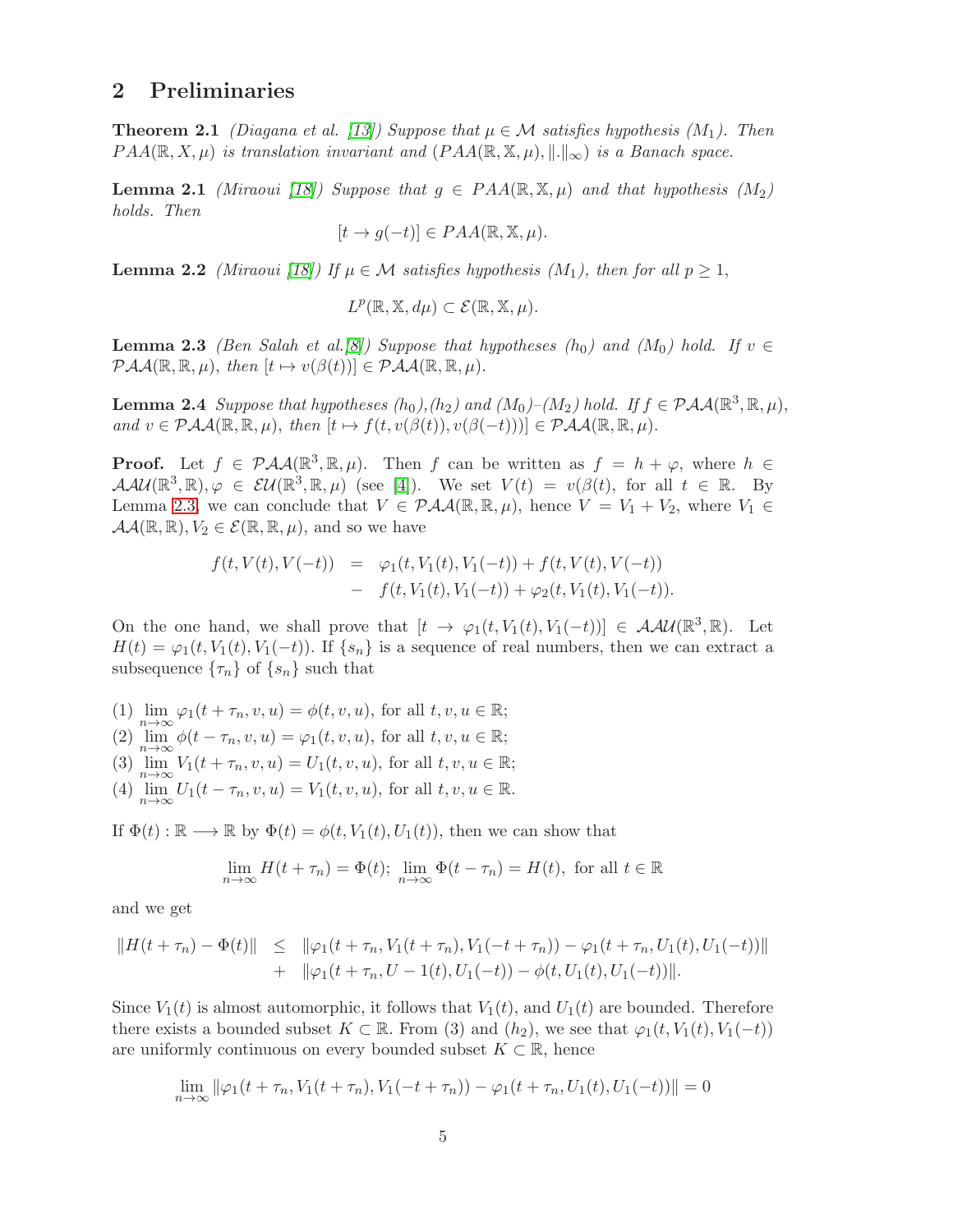therefore

$$
\lim_{n \to \infty} \Phi(t - \tau_n) = H(t), \text{ for all } t \in \mathbb{R}.
$$

This proves that  $H$  is an almost automorphic function. On the other hand, we shall show that  $[t \to f(t, V(t), V(-t)) - f(t, V_1(t), V_1(-t))] \in \mathcal{E}(\mathbb{R}, \mathbb{R}, \mu).$ We consider now the following function  $\Phi(t) = f(t, V(t), V(-t)) - f(t, V_1(t), V_1(-t)).$ Clearly,  $\Phi(t) \in \mathcal{BC}(\mathbb{R}, \mathbb{R})$ . Since

$$
||f(t, u_1, u_2) - f(t, v_1, v_2)|| \le L_f(||u_1 - v_1|| + ||u_2 - v_2||),
$$

we have

$$
\frac{1}{\mu([-r,r])} \int_{-r}^r \|\Phi(t)\| d\mu(t) = \frac{1}{\mu([-r,r])} \int_{-r}^r \|f(t,V(t),V(-t)) - f(t,V_1(t),V_1(-t))\| d\mu(t)
$$
\n
$$
\leq \frac{1}{\mu([-r,r])} \int_{-r}^r L_f^1 \|V(t) - V_1(t)\| + L_f^2 \|V(-t) - V_1(-t)\| d\mu(t)
$$
\n
$$
\leq \frac{L_f}{\mu([-r,r])} \int_{-r}^r \|V_2(t)\| d\mu(t) + \frac{L_f}{\mu([-r,r])} \int_{-r}^r \|V_2(-t)\| d\mu(t),
$$

so by Lemma [2.1,](#page-4-1)

<span id="page-5-1"></span>
$$
\lim_{r \to \infty} \frac{1}{\mu([-r, r])} \int_{-r}^{r} ||\Phi(t)|| d\mu(t) = 0.
$$

Therefore  $[t \to f(t, V(t), V(-t)) = f(t, v(\beta(t)), v(\beta(-t)))] \in \mathcal{PAA}(\mathbb{R}, \mathbb{R}, \mu)$ .

**Lemma 2.5** Suppose that hypotheses  $(h_0), (h_2), (h_4)$  and  $(M_0)–(M_2)$  hold. Then for every  $h \in \mathcal{PAA}(\mathbb{R}^3, \mathbb{R}, \mu), v \in \mathcal{PAA}(\mathbb{R}, \mathbb{R}, \mu),$ 

$$
[t \mapsto \int_t^{+\infty} K(s-t)h(s, v(\beta(s)), v(\beta(-s)))ds] \in \mathcal{PAA}(\mathbb{R}, \mathbb{R}, \mu).
$$

**Proof.** By Lemma [2.4,](#page-4-2) we know that  $[t \mapsto h(t, v(\beta(t)), v(\beta(-t)))] \in \mathcal{PAA}(\mathbb{R}, \mathbb{R}, \mu)$ , so

$$
h(t, v(\beta(t)), v(\beta(-t))) = h_1(t) + h_2(t),
$$

where  $h_1 \in \mathcal{A}A(\mathbb{R}, \mathbb{R})$  and  $h_2 \in \mathcal{E}(\mathbb{R}, \mathbb{R}, \mu)$ . Set

$$
\Theta(t) = \int_{t}^{+\infty} K(s-t)h(s, v(\beta(s)), v(\beta(-s)))ds.
$$

Then

$$
\Theta(t) = \int_{t}^{+\infty} K(s-t)h_1(s)ds + \int_{t}^{+\infty} K(s-t)h_2(s)ds = \theta_1(t) + \theta_2(t),
$$

where

$$
\theta_1(t) = \int_t^{+\infty} K(s-t)h_1(s)ds
$$
 and  $\theta_2(t) = \int_t^{+\infty} K(s-t)h_2(s)ds$ .

Since  $u_1 \in \mathcal{AA}(\mathbb{R}, \mathbb{R})$ , it follows that for every sequence  $(\tau'_n)_{n \in \mathbb{N}}$  there exists a subsequence  $(\tau_n)$  such that

<span id="page-5-0"></span>
$$
h_1(t) = \lim_{n \to \infty} u_1(t + \tau_n)
$$
\n<sup>(4)</sup>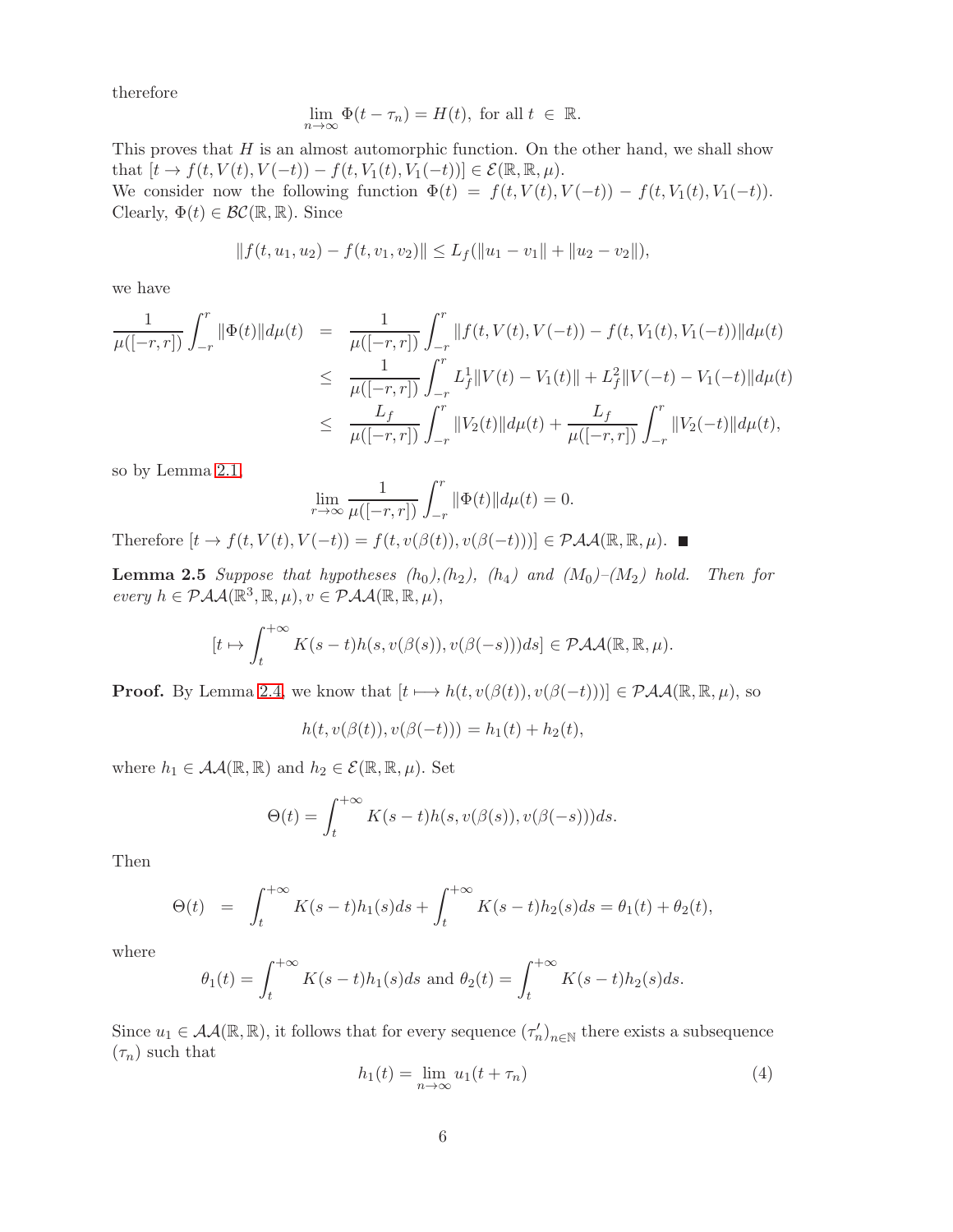is well-defined for each  $t \in \mathbb{R}$  and

$$
\lim_{n \to \infty} h_1(t - \tau_n) = u_1(t), \text{ for each } t \in \mathbb{R}.
$$
 (5)

Let  $M(t) = \int^{+\infty}$  $K(s-t)u_1(s)ds$ . Then

$$
|\theta_1(t) - M(t + s_n)| = |\int_t^{+\infty} K(s - t)h_1(s)ds - \int_{t + s_n}^{+\infty} K(s - t - s_n)u_1(s)ds|
$$
  
= 
$$
|\int_t^{+\infty} K(s - t)(h_1(s) - u_1(s + s_n))ds|.
$$

Using Eq. [\(4\)](#page-5-0), hypotheses  $(h_4)$  and the LDC Theorem, it follows that

$$
\|\int_t^{+\infty} K(s-t)(h_1(s)-u_1(s+s_n))ds\| \longrightarrow 0, \text{ as } n \to \infty, t \in \mathbb{R}.
$$

Therefore  $\theta_1(t) = \lim_{n \to \infty} M(t + \tau_n)$ , for all  $t \in \mathbb{R}$ . Using the same argument, we also obtain  $\lim_{n\to\infty} h_1(t-\tau_n)=u_1(t)$ . Therefore,  $\theta_1\in AA(\mathbb{R},\mathbb{R})$ .

To prove that  $\Theta(t)$   $PAA(\mathbb{R}, \mathbb{R}, \mu)$ , we need to show that  $\theta_2 \in \mathcal{E}(\mathbb{R}, \mathbb{R}, \mu)$ . We know that

$$
\lim_{r \to +\infty} \frac{1}{\mu[-r,r]} \int_{-r}^{r} \|\theta_2(t)\| d\mu(t) = \lim_{r \to +\infty} \frac{1}{\mu[-r,r]} \int_{-r}^{r} \int_{t}^{+\infty} \|K(s-t)h_2(s)ds\| d\mu(t)
$$
\n
$$
\leq \lim_{r \to +\infty} \frac{1}{\mu[-r,r]} \int_{-r}^{r} \int_{t}^{+\infty} \|K(s-t)\| \|h_2(s)\| ds d\mu(t)
$$
\n
$$
\leq \lim_{r \to +\infty} \frac{1}{\mu[-r,r]} \int_{-r}^{r} \int_{0}^{+\infty} \|K(y)\| \|h_2(y+t)\| dy d\mu(t)
$$
\n
$$
= \lim_{r \to +\infty} \int_{0}^{+\infty} \frac{K(y)}{\mu[-r,r]} \int_{-r}^{r} \|h_2(y+t)\| d\mu(t) dy.
$$

By the LDC Theorem and Theorem [2.1,](#page-4-3) we have

$$
\lim_{r \to +\infty} \frac{1}{\mu[-r,r]} \int_{-r}^{r} \|\theta_2(t)\| d\mu(t) \le \int_0^{+\infty} K(y) \lim_{r \to +\infty} \frac{1}{\mu[-r,r]} \int_{-r}^{r} \|h_2(y+t)\| d\mu(t) dy = 0.
$$
\nIt follows that  $[t \mapsto \int_t^{+\infty} K(s-t)h(s, v(\beta(s)), v(\beta(-s))) ds] \in \mathcal{PAA}(\mathbb{R}, \mathbb{R}, \mu)$ .

Remark 2.1 We have shown that

<span id="page-6-0"></span>
$$
\[t \to \int_{t}^{+\infty} K(s-t)h(s, v(\beta(s)), v(\beta(-s)))ds\] \in \mathcal{PAA}(\mathbb{R}, \mathbb{R}, \mu). \tag{6}
$$

From  $(M_2)$  and equation [\(6\)](#page-6-0) we can also obtain

$$
\[t \to \int_{-t}^{+\infty} K(s+t)h(s, v(\beta(s)), v(\beta(-s)))ds\] \in \mathcal{PAA}(\mathbb{R}, \mathbb{R}, \mu).
$$

**Lemma 2.6** (Ben Salah et al. [\[8\]](#page-11-6)) Let  $\mu \in \mathcal{M}$ ,  $g \in PAA(\mathbb{R}, \mathbb{R}^2, \mu)$ ,  $h \in PAAU(\mathbb{R} \times$  $\mathbb{R}^2, \mathbb{R}, \mu$ ), and suppose that hypotheses  $(M_1)$  and  $(h_2)$  $\binom{1}{3}$  hold. Then  $[t \mapsto h(t,g(t))] \in$  $PAA(\mathbb{R}, \mathbb{R}, \mu).$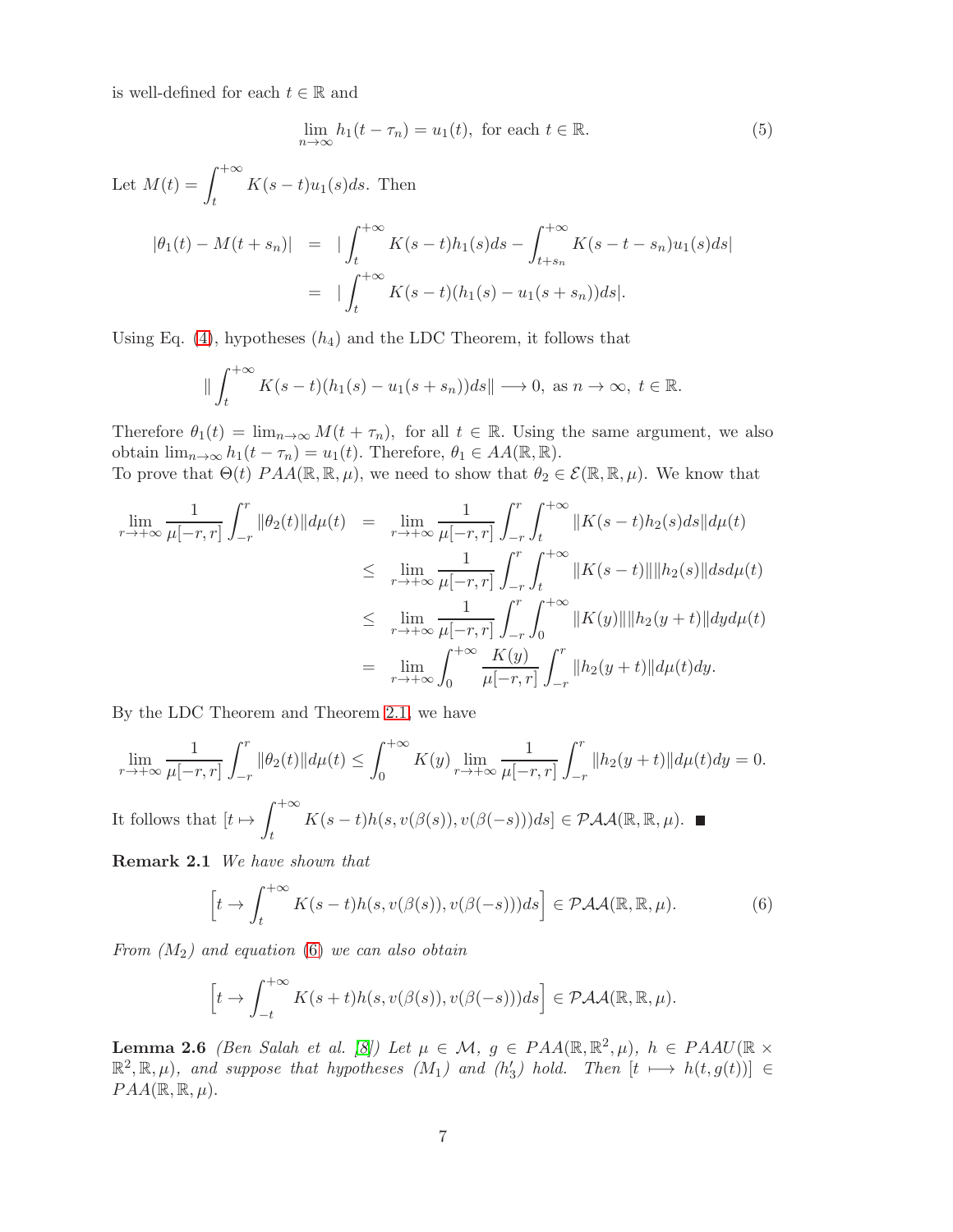## 3 Proofs of Main Results

#### 3.1 Proof of Theorem 1.1

**Proof.** By Aftabizadeh and Wiener [\[3\]](#page-11-13), for any  $f, h \in PAA(\mathbb{R}, \mathbb{R}, \mu)$ , a particular solution of equation [\(1\)](#page-1-0) is as follows

$$
\Gamma x(t) = -\frac{1}{2\lambda} \Big[ \exp(\lambda t) \int_t^{\infty} \exp(-\lambda y) \Big( (\lambda - a) f(y, x(y), x(-y)) + bf(-y, x(-y), x(y)) \Big) dy \Big] + \frac{1}{2\lambda} \Big[ \exp(-\lambda t) \int_{-\infty}^t \exp(\lambda y) \Big( (\lambda + a) f(y, x(y), x(-y)) - bf(-y, x(-y), x(y)) \Big) dy \Big] - \frac{1}{2\lambda} \Big[ \exp(\lambda t) \int_t^{\infty} \exp(-\lambda y) \Big( (\lambda - a) g(y) + bg(-y) \Big) dy \Big] + \frac{1}{2\lambda} \Big[ \exp(-\lambda t) \int_{-\infty}^t \exp(\lambda y) \Big( (\lambda + a) g(y) - bg(-y) \Big) dy \Big], \tag{7}
$$

where

$$
g(y) = \int_{y}^{+\infty} K(s-y)h(s, u(\beta(s)), u(\beta(-s)))ds + \int_{-y}^{+\infty} K(s+y)h(s, u(\beta(s)), u(\beta(-s)))ds.
$$

According to Lemmas [2.1,](#page-4-1) [2.4,](#page-4-2) and [2.5,](#page-5-1) we can conclude

<span id="page-7-0"></span>
$$
[y \mapsto \int_{y}^{+\infty} K(s-y)h(s, u(\beta(s)), u(\beta(-s)))ds] \in \mathcal{PAA}(\mathbb{R}, \mathbb{R}, \mu).
$$

Also, by Lemma [2.1,](#page-4-1) we have

$$
[y \mapsto \int_{-y}^{+\infty} K(s+y)h(s, u(\beta(s)), u(\beta(-s)))ds] \in \mathcal{PAA}(\mathbb{R}, \mathbb{R}, \mu).
$$

Therefore  $g \in \mathcal{PAA}(\mathbb{R}, \mathbb{R}, \mu)$ . (We can also use the parity of g to see that  $g \in \mathcal{PAA}(\mathbb{R}, \mathbb{R}, \mu)$ .) So, using lemmas from Section 2, we can deduce that  $\Gamma$  is a mapping of  $\mathcal{P}AA(\mathbb{R},\mathbb{R},\mu)$ into itself. Set

<span id="page-7-1"></span>
$$
F(t, v(\beta(t)), v(\beta(-t))) = f(t, v(\beta(t)), v(\beta(-t)))
$$
  
+ 
$$
\int_{y}^{+\infty} K(s-y)h(s, u(\beta(s)), u(\beta(-s)))ds
$$
  
+ 
$$
\int_{-y}^{+\infty} K(s+y)h(s, u(\beta(s)), u(\beta(-s)))ds.
$$
 (8)

It remains to show that  $\Gamma : \mathcal{P}AA(\mathbb{R}, \mathbb{R}, \mu) \to \mathcal{P}AA(\mathbb{R}, \mathbb{R}, \mu)$  is a strict contraction. Since by hypothesis  $(M_0), \beta : \mathbb{R} \to \mathbb{R}$  is bijective, it follows that for all  $u, v \in \mathcal{PAA}(\mathbb{R}, \mathbb{R}, \mu)$ , the following holds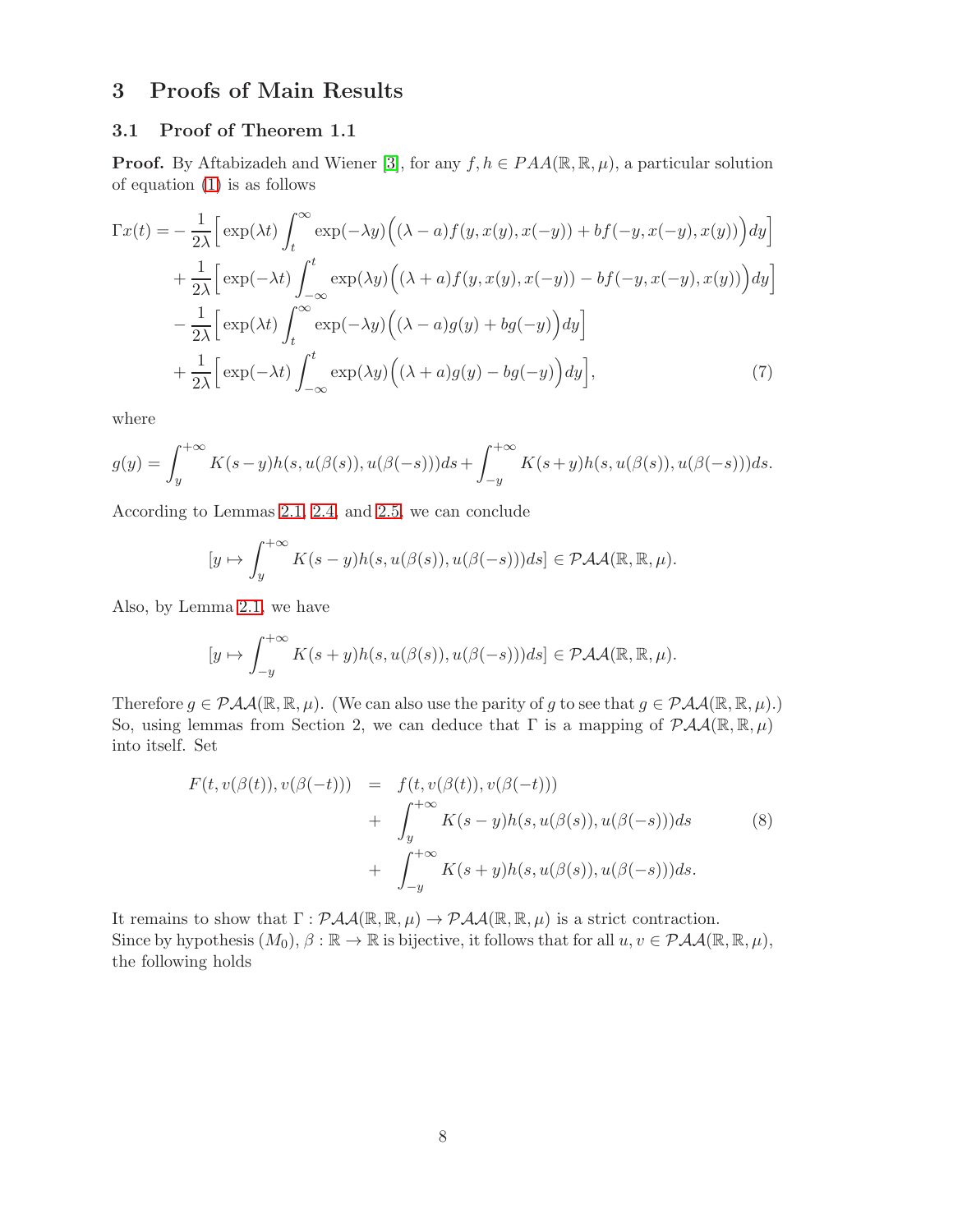$$
|F(t, v(\beta(t)), v(\beta(-t))) - F(t, u(\beta(t)), u(\beta(-t)))|
$$
  
\n
$$
= |f(t, v(\beta(t)), v(\beta(-t))) - f(t, u(\beta(t)), u(\beta(-t)))|
$$
  
\n
$$
+ \int_{t}^{+\infty} K(s - t) \Big( h(s, v(\beta(s)), v(\beta(-s))) - h(s, u(\beta(s)), u(\beta(-s))) \Big) ds
$$
  
\n
$$
+ \int_{-t}^{+\infty} K(t + s) (h(s, v(\beta(s)), v(\beta(-s))) - h(s, u(\beta(s)), u(\beta(-s))) ds
$$
  
\n
$$
\leq |f(t, v(\beta(t)), v(\beta(-t))) - f(t, u(\beta(t)), u(\beta(-t)))|
$$
  
\n
$$
+ \int_{0}^{+\infty} K(s) \Big( h((s + t), v(\beta(s + t)), v(\beta(-(s + t)))) - h((s + t, u(\beta(s + t)), u(\beta(-(s + t)))) \Big) ds
$$
  
\n
$$
+ \int_{0}^{+\infty} K(s) \Big( h(s - t, v(\beta(s - t)), v(\beta(-(s - t)))) - h(s - t, u(\beta(s - t)), u(\beta(-(s - t)))) \Big) ds
$$
  
\n
$$
\leq 2(L_f + 2cL_h) ||v - u||_{\infty},
$$

therefore

$$
|\Gamma v(t) - \Gamma u(t)| \le \frac{|\lambda - a| + |\lambda + a| + 2|b|}{\lambda^2} (L_f + 2cL_h) ||v - u||_{\infty}.
$$

Since

$$
\frac{|\lambda-a|+|\lambda+a|+2|b|}{\lambda^2}(L_f+2cL_h)<1,
$$

it follows that  $\Gamma: \mathcal{PAA}(\mathbb{R}, \mathbb{R}, \mu) \longrightarrow \mathcal{PAA}(\mathbb{R}, \mathbb{R}, \mu)$  is indeed a strict contraction. Therefore Γ has a unique fixed point in  $\mathcal{PAA}(\mathbb{R}, \mathbb{R}, \mu)$  and equation [\(3\)](#page-1-2) has a unique measure paa solution.

#### 3.2 Proof of Theorem 1.2

**Proof.** We consider the function  $\Gamma$  defined in system [\(7\)](#page-7-0). Using lemmas from Section 2 and paying attention to coefficients  $L_f$  and  $L_h$  which are not constants, we can deduce that Γ is a mapping of  $\mathcal{PAA}(\mathbb{R}, \mathbb{R}, \mu)$  into itself. It remains to show that Γ is a strict contraction. Indeed, knowing that  $F$  is given by  $(8)$ , we have

$$
|F(t, v(\beta(t)), v(\beta(-t))) - F(t, u(\beta(t)), u(\beta(-t)))|
$$
  
\n
$$
\leq |f(t, v(\beta(t)), v(\beta(-t))) - f(t, u(\beta(t)), u(\beta(-t)))|
$$
  
\n
$$
+ \int_{0}^{+\infty} K(s) \Big( h((s+t), v(\beta(s+t)), v(\beta(-(s+t)))) - h((s+t, u(\beta(s+t)), u(\beta(-(s+t)))) \Big) ds
$$
  
\n
$$
+ \int_{0}^{+\infty} K(s) \Big( h(s-t, v(\beta(s-t)), v(\beta(-(s-t)))) - h(s-t, u(\beta(s-t)), u(\beta(-(s-t)))) \Big) ds
$$
  
\n
$$
\leq [2L_f(t) + 4 \Big( \int_{0}^{+\infty} (K(y))^q dy \Big)^{\frac{1}{q}} ||L_h||_{\mathcal{L}^p(\mathbb{R}, \mathbb{R}, dx)} ||v - u||_{\infty},
$$

where  $u, v \in \mathcal{P} A A(\mathbb{R}, \mathbb{R}, \mu)$ , hence

$$
|\Gamma v(t) - \Gamma u(t)| \leq \frac{|\lambda - a| + |\lambda + a| + 2|b|}{\lambda (q\lambda)^{\frac{1}{q}}} \Big[ ||L_f||_{\mathcal{L}^p(\mathbb{R}, \mathbb{R}, dx)}
$$
  
+ 
$$
2(\int_0^{+\infty} (K(y))^q dy)^{\frac{1}{q}} ||L_h||_{\mathcal{L}^p(\mathbb{R}, \mathbb{R}, dx)} \Big] ||v - u||_{\infty}.
$$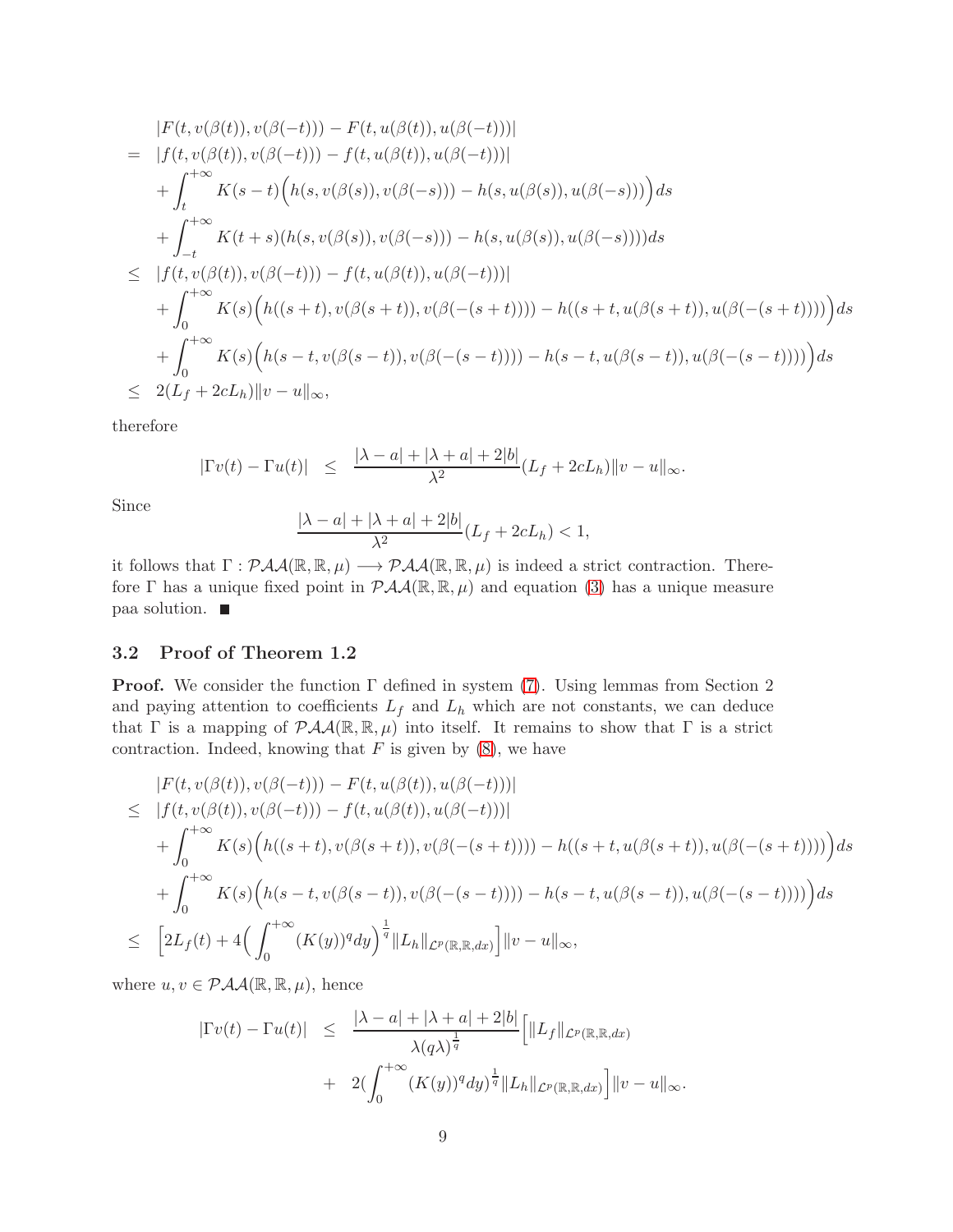Since

$$
\frac{|\lambda-a|+|\lambda+a|+2|b|}{\lambda(q\lambda)^{\frac{1}{q}}}\Big[\|L_f\|_{\mathcal{L}^p(\mathbb{R},\mathbb{R},dx)}+2\Big(\int_0^{+\infty}(K(y))^q dy\Big)^{\frac{1}{q}}\|L_h\|_{\mathcal{L}^p(\mathbb{R},\mathbb{R},dx)}\Big]<1,
$$

the operator  $\Gamma : \mathcal{P}AA(\mathbb{R}, \mathbb{R}, \mu) \longrightarrow \mathcal{P}AA(\mathbb{R}, \mathbb{R}, \mu)$  is indeed a strict contraction. Therefore Γ has a unique fixed point in  $P\mathcal{A}A(\mathbb{R}, \mathbb{R}, \mu)$  and equation [\(3\)](#page-1-2) has a unique measure paa solution.  $\blacksquare$ 

### 4 Applications

Let a measure  $\mu$  be defined by  $d\mu(t) = \rho(t)dt$ , where  $\rho(t) = \exp(\sin t)$ ,  $t \in \mathbb{R}$ . Then  $\mu \in \mathcal{M}$ satisfies hypothesis  $(M_1)$ . Since  $2 + \sin t \ge \sin(-t)$ , it follows that if  $I = [a, b]$ , we have  $1 + e^2 \mu(I) \ge \mu(-I)$  and so hypothesis  $(M_2)$  is also satisfied.

Consider the following integro-differential equations with reflection and delay.

<span id="page-9-0"></span>
$$
x'(t) = \sqrt{2}x(t) + x(-t) + \frac{\exp(-|t|)}{9} [\sin x(t-p) + \cos x(-t+p)] + \int_{t}^{+\infty} K(s-t) \frac{\exp(-|s|)}{9} [\sin x(s-p) + \cos x(-s+p)] ds
$$
(9)  
+  $\int_{-t}^{+\infty} K(s+t) \frac{\exp(-|s|)}{9} [\sin x(s-p) + \cos x(-s+p)] ds,$ 

where  $K(s) = \exp(-s)$ , for all  $s \in \mathbb{R}^+$  and p is a strictly positive real number which denotes the delay. If we put  $\beta(t) = t - p$ , then hypothesis  $(M_0)$  is satisfied, cf. Ben-Salah et al.[\[8\]](#page-11-6). Then equation [\(9\)](#page-9-0) is a special case of equation [\(3\)](#page-1-2) if we take

$$
a = \sqrt{2}, b = 1, \lambda = \sqrt{a^2 - b^2} = 1
$$
 and  $f(t, x, y) = h(t, x, y) = \frac{\exp(-|t|)}{9} [\sin x + \cos y].$ 

Let  $p = q = \frac{1}{2}$  $\frac{1}{2}$ . Then

$$
|f(t, x_1, y_1) - f(t, x_2, y_2)| \le L_f(t) \Big( |x_1 - x_2| + |y_1 - y_2| \Big), \text{ for all } (x_1, y_1), (x_2, y_2) \in \mathbb{R}^2,
$$

and

$$
|h(t, x_1, y_1) - h(t, x_2, y_2)| \le L_h(t) \Big( |x_1 - x_2| + |y_1 - y_2| \Big), \text{ for all } (x_1, y_1), (x_2, y_2) \in \mathbb{R}^2,
$$

where

$$
[t \to L_f(t) = L_h(t) = \frac{\exp(-|t|)}{9}] \in \mathcal{L}^2(\mathbb{R}, \mathbb{R}, dx) \cap \mathcal{L}^2(\mathbb{R}, \mathbb{R}, d\mu),
$$

since

$$
||L_f||_{\mathcal{L}^2(\mathbb{R}, \mathbb{R}, dx)} = ||L_h||_{\mathcal{L}^2(\mathbb{R}, \mathbb{R}, dx)} = \frac{1}{9} \text{ and } ||L_f||_{\mathcal{L}^2(\mathbb{R}, \mathbb{R}, d\mu)} = ||L_h||_{\mathcal{L}^2(\mathbb{R}, \mathbb{R}, d\mu)} \leq \frac{1}{9}\sqrt{e}.
$$

This implies that hypothesis  $(h_3)$  is satisfied. Since

$$
||L_f||_{\mathcal{L}^2(\mathbb{R}, \mathbb{R}, dx)} + 2\left(\int_0^{+\infty} (K(y))^2 dy\right)^{\frac{1}{2}} ||L_h||_{\mathcal{L}^2(\mathbb{R}, \mathbb{R}, dx)}
$$
  
=  $\frac{\sqrt{2}+1}{9} < \frac{\lambda \sqrt{q\lambda}}{|\lambda - a| + |\lambda + a| + 2|b|} = \frac{1}{\sqrt{2}+2},$ 

we can deduce that all assumptions of Theorem [1.2](#page-3-0) are satisfied and thus equation [\(9\)](#page-9-0) has a unique  $\mu$ -paa solution.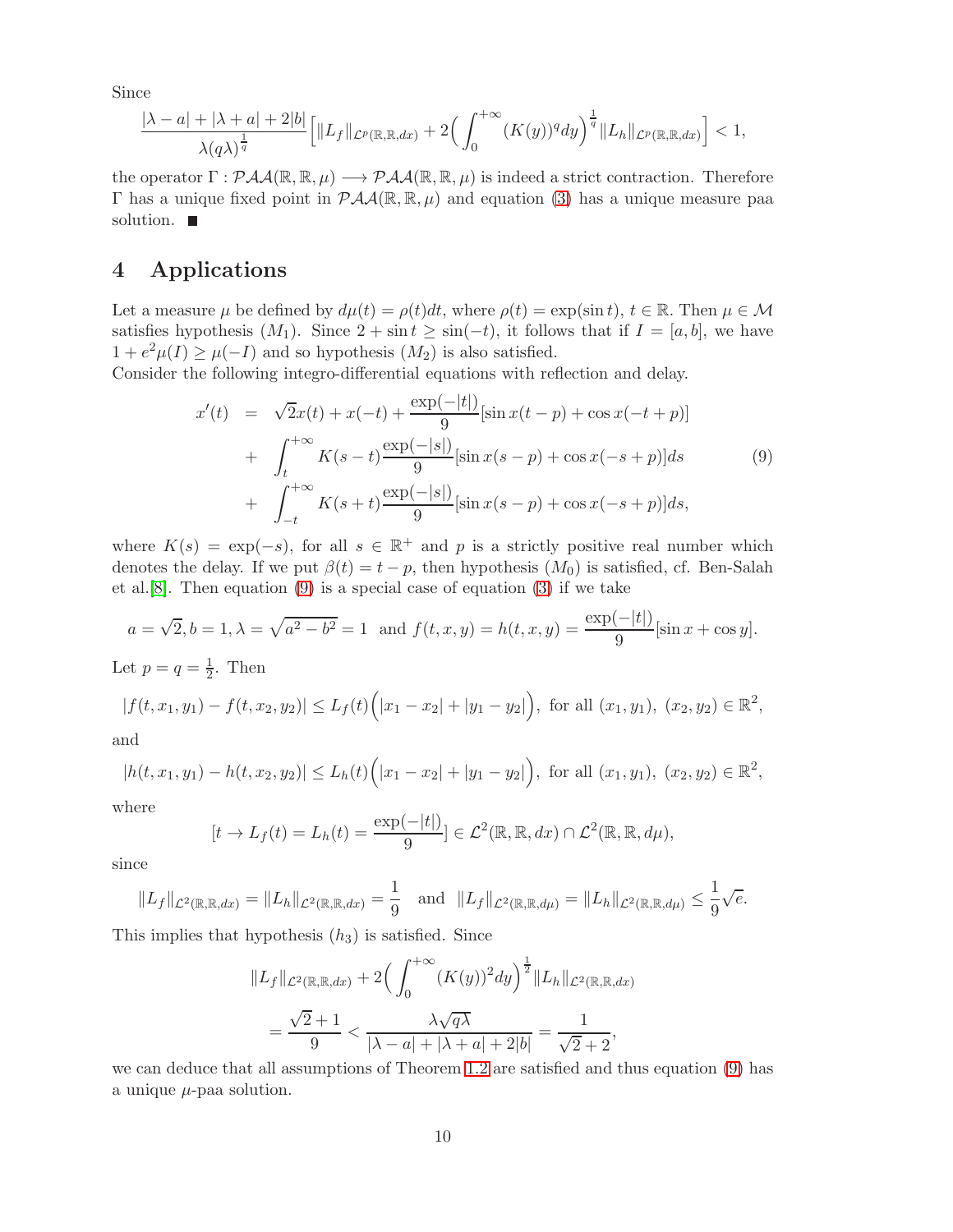### 5 Epilogue

In practice, the purely periodic phenomena is negligible, which gives the idea to find other solutions and consider single measure paa oscillations. Based on composition, completeness, Banach fixed point theorem, and change of variables theorems, we proved two very important results concerning the existence and uniqueness of a single measure paa solution of a new scalar integro-differential system. Compared to previous works, this is first study of oscillations and dynamics of single measure paa solutions for certain integro-differential equations with reflection for the case when  $\beta(t) \neq t$ . Miraoui [\[18\]](#page-12-14) studied pap solutions with two measures for our equation [\(3\)](#page-1-2) for the case when  $K = 0$  or  $h = 0$  and  $\beta(t) = t$ . Ait Dads et al. [\[6\]](#page-11-5) described equation [\(3\)](#page-1-2) with matrix coefficients for the case when  $\beta(t) = t$ . On the other hand, we studied the impact of functions  $K, f, h$  and  $\beta$  on the uniqueness of the single measure paa solutions for equation [\(3\)](#page-1-2). Note that in the special case when  $\beta(t) = t$ , hypotheses  $(M_0)$  and  $(h_0)$  are satisfied, therefore the following new results can be deduced from Theorems 1.1 and 1.2.

**Corollary 5.1** Suppose that  $f, h \in \mathcal{PAA}(\mathbb{R}, \mathbb{R}, \mu)$  and that hypotheses  $(h_1)$ – $(h_4)$  and  $(M_1)$ - $(M_2)$  hold. Then the following equation

$$
u'(y) = au(y) + bu(-y) + f(y, u(y), u(-y)) + \int_{y}^{+\infty} K(s-y)h(s, u(s), u(-s))ds
$$
  
+ 
$$
\int_{-y}^{+\infty} K(s+y)h(s, u(s), u(-s))ds, y \in \mathbb{R},
$$
 (10)

has a unique  $\mu$ -paa solution if and only if

$$
\frac{|\lambda - a| + |\lambda + a| + 2|b|}{\lambda^2} (L_f + 2cL_h) < 1.
$$

**Corollary 5.2** Suppose that  $f \in \mathcal{PAA}(\mathbb{R}, \mathbb{R}, \mu)$  and that hypotheses  $(h_1)$ – $(h_2)$  and  $(M_1)$ - $(M_2)$  hold. Then the following equation

<span id="page-10-0"></span>
$$
u'(y) = au(y) + bu(-y) + f(y, u(y), u(-y)), y \in \mathbb{R},
$$
\n(11)

.

has a unique  $\mu$ -paa solution if and only if

$$
\frac{|\lambda - a| + |\lambda + a| + 2|b|}{\lambda^2}L_f < 1.
$$

Corollary 5.3 Suppose that  $f, h \in PAA(\mathbb{R} \times \mathbb{R}^2, \mathbb{R}, \mu)$  and that hypotheses  $(h_1)$ ,  $(h_2^h)$  $'_{2})_{-}$  $(h'_{\alpha})$  $\mathcal{H}_4$ ) and  $(M_1)$ - $(M_2)$  hold. Then equation  $(11)$  has a unique  $\mu$ -paa solution if and only if

$$
||L_f||_{\mathcal{L}^p(\mathbb{R},\mathbb{R},dx)} + 2(\int_0^{+\infty} (K(y))^q)^{\frac{1}{q}} ||L_h||_{\mathcal{L}^p(\mathbb{R},\mathbb{R},dx)} < \frac{\lambda(q\lambda)^{\frac{1}{q}}}{|\lambda-a|+|\lambda+a|+2|b|}
$$

Corollary 5.4 Suppose that  $f \in PAA(\mathbb{R} \times \mathbb{R}^2, \mathbb{R}, \mu)$  and that hypotheses  $(h_1)$ ,  $(h_2^h)$  $'_{2}$ ), and  $(M_1)$ - $(M_2)$  hold. Then equation [\(2\)](#page-1-1) has a unique  $\mu$ -paa solution if and only if

$$
||L_f||_{\mathcal{L}^p(\mathbb{R},\mathbb{R},dx)} < \frac{\lambda(q\lambda)^{\frac{1}{q}}}{|\lambda-a|+|\lambda+a|+2|b|}.
$$

Acknowledgements. This research was supported by the Slovenian Research Agency grants P1-0292, N1-0114, N1-0083, N1-0064, and J1-8131.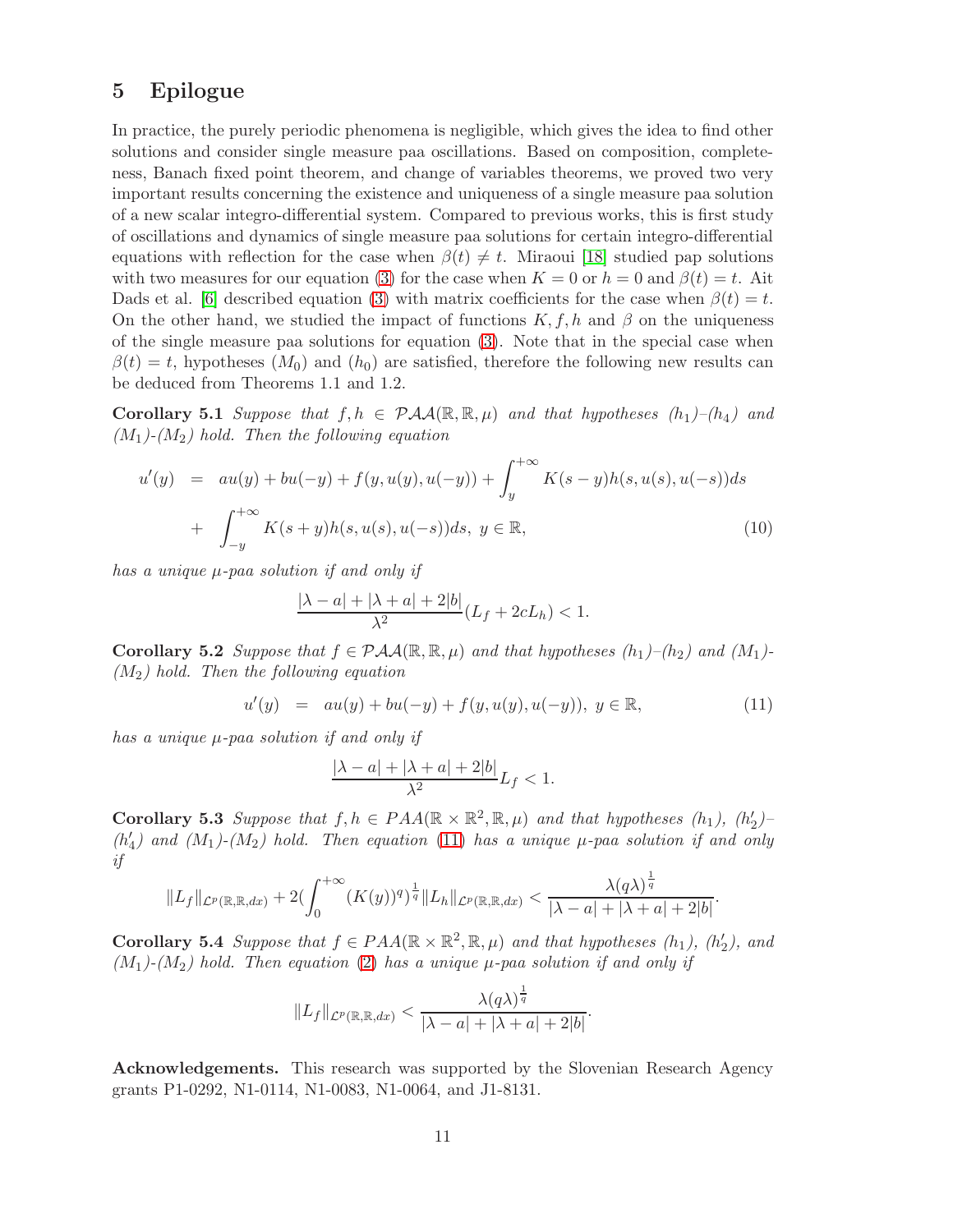### <span id="page-11-0"></span>References

- [1] M. Adivar, H.C. Koyuncuoğlu, Almost automorphic solutions of discrete delayed neutral system, Journal of Mathematical Analysis and Applications 435 (1) (2016) 532-550.
- <span id="page-11-12"></span>[2] A.R. Aftabizadeh, Y.K. Huang, Bounded solutions for differential equations with reflection of the argument, Journal of Mathematical Analysis and Applications 135 (1988) 31-37.
- <span id="page-11-13"></span>[3] A.R. Aftabizadeh, J. Wiener, Boundary value problems for differential equations with reflection of argument, International Journal of Mathematics and Mathematical Sciences 8 (1985) 151-163.
- <span id="page-11-4"></span><span id="page-11-3"></span>[4] E. Ait Dads, K. Ezzinbi, M. Miraoui,  $(\mu, \nu)$ -Pseudo almost automorphic solutions for some nonautonomous differential equations, Int. J. Math. 26 (2015) 1-21.
- [5] E. Ait Dads, S. Fatajou, L. Lhachimi, Pseudo almost automorphic solutions for differential equations involving reflection of the argument, International Scholarly Research Network ISRN Mathematical Analysis Volume 2012, 21 pp.
- <span id="page-11-5"></span><span id="page-11-1"></span>[6] E. Ait Dads, S. Khelifi, M. Miraoui, On the integro-differential equations with reflection. Mathematical Methods in the Applied Sciences 43 (17) (2020) 10262-10275.
- [7] A. Baskakov, V. Obukhovskii, P. Zecca, Almost periodic solutions at infinity of differential equations and inclusions, Journal of Mathematical Analysis and Applications 462 (1) (2018) 747-763.
- <span id="page-11-6"></span>[8] M. Ben-Salah, M. Miraoui, A. Rebey, New results for some neutral partial functional differential equations, Results in Mathematics (2019) 74:181, https://doi.org/10.1007/s00025-019-1106-8 (2019).
- <span id="page-11-7"></span>[9] J. Blot, P. Cieutat, K. Ezzinbi, Measure theory and pseudo almost automorphic functions: New developments and applications, Nonlinear Analysis 75 (2012) 2426- 2447.
- <span id="page-11-2"></span>[10] S. Bochner, Continuous mappings of almost automorphic and almost periodic functions, Proceedings of the National Academy of Sciences of the United States of America 52 (1964) 907-910.
- <span id="page-11-8"></span>[11] F. Chérif, M. Miraoui, New results for a Lasota-Wazewska model, International Journal of Biomathematics 12 (2) (2019) 1950019.
- <span id="page-11-10"></span>[12] T. Diagana, Pseudo almost periodic solutions to some differential equations, Nonlinear Anal. 60 (2005), 1277-1286.
- <span id="page-11-9"></span>[13] T. Diagana, K. Ezzinbi, M. Miraoui, Pseudo-almost periodic and pseudo-almost automorphic solutions to some evolution equations involving theoretical measure theory, Cubo 16 (2) (2014) 1-31.
- <span id="page-11-11"></span>[14] C.P. Gupta, Existence and uniqueness theorem for boundary value problems involving reflection of the argument, Nonlinear Analysis TAM 11 (1987) 1075-1083.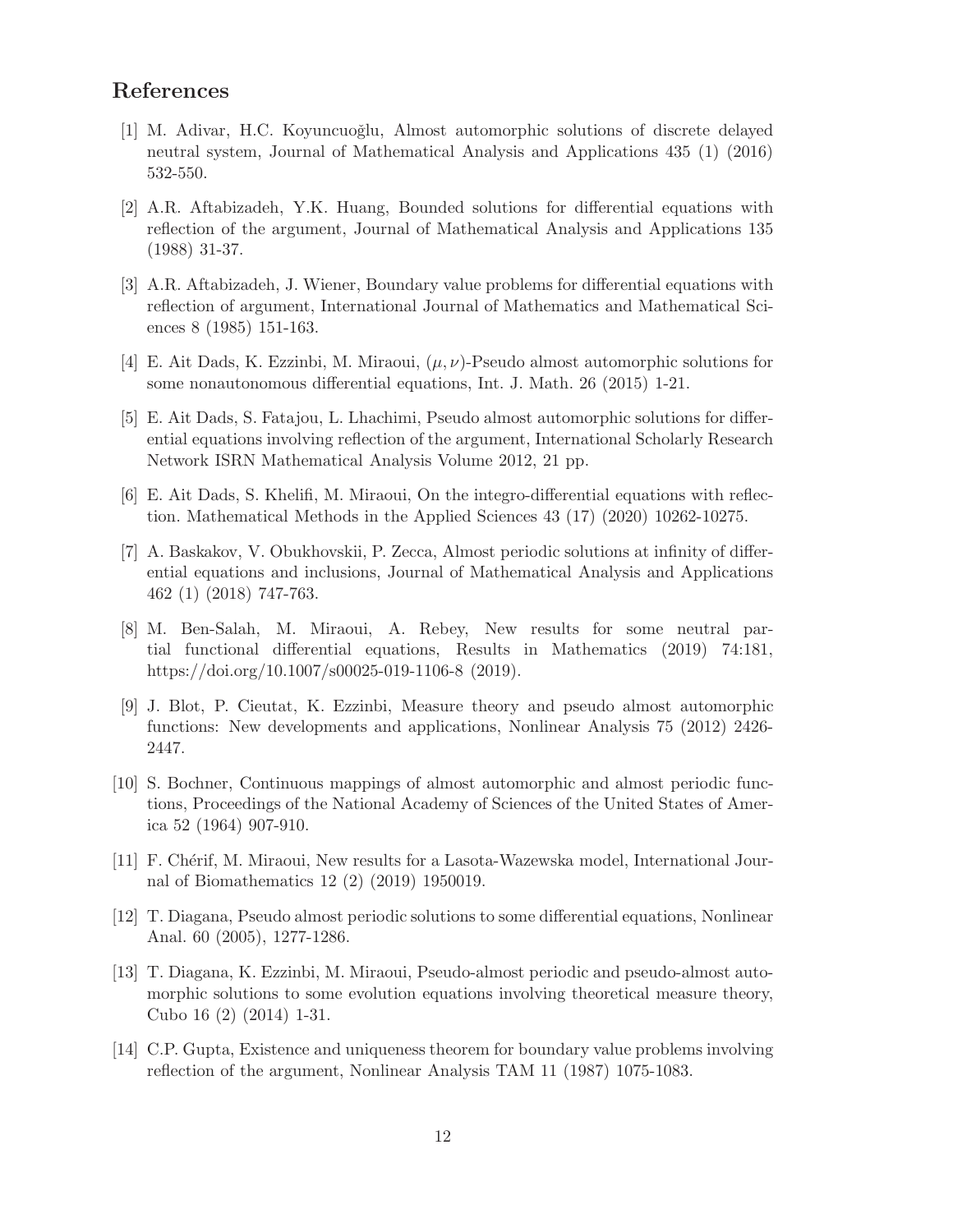- <span id="page-12-10"></span><span id="page-12-8"></span>[15] C.P. Gupta, Two point boundary value problems involving reflection of the argument, International Journal of Mathematics and Mathematical Sciences 10 (1987) 361-371.
- [16] F. Kong, J.J. Nieto, Almost periodic dynamical behaviors of the hematopoiesis model with mixed discontinuous harvesting terms. Discrete & Continuous Dynamical Systems - B 24 (11) (2019), 5803-5830.
- <span id="page-12-3"></span>[17] K.X. Li, Weighted pseudo almost automorphic solutions for nonautonomous SPDEs driven by Levy noise, Journal of Mathematical Analysis and Applications 427 (2015) 686-721.
- <span id="page-12-14"></span><span id="page-12-4"></span>[18] M. Miraoui, Measure pseudo almost periodic solutions for differential equations with reflection, Appl. Anal. (2020), doi: 10.1080/00036811.2020.1766026.
- <span id="page-12-5"></span>[19] M. Miraoui, Existence of  $\mu$ -pseudo almost periodic solutions to some evolution equations, Mathematical Methods in the Applied Sciences 40 (13) (2017) 4716-4726.
- [20] M. Miraoui,  $\mu$ -Pseudo almost automorphic solutions for some differential equations with reflection of the argument, Numerical Functional Analysis and Optimization 38 (3) (2017) 376-394.
- <span id="page-12-6"></span>[21] M. Miraoui, K. Ezzinbi, A. Rebey,  $\mu$ -Pseudo Almost periodic solutions in  $\alpha$ -norm to some neutral partial differential equations with finite delay, Dynamics of Continuous Discrete and Impulsive Systems, Canada (2017) 83-96.
- <span id="page-12-7"></span>[22] M. Miraoui, N. Yaakobi, Measure pseudo almost periodic solutions of shunting inhibitory cellular neural networks with mixed delays, Numerical Functional Analysis and Optimization 40 (5) (2019) 571-585.
- <span id="page-12-0"></span>[23] G.M. N'Guérékata, Almost Automorphic and Almost Periodic Functions in Abstract Spaces, Kluwer Academic Plenum Publishers, New York, Boston, Moscow, London, 2001.
- <span id="page-12-1"></span>[24] N.S. Papageorgiou, V.D. Rădulescu, D.D. Repovš, Periodic solutions for a class of evolution inclusions, Computers and Mathematics with Applications 75 (2018) 3047- 3065.
- <span id="page-12-2"></span>[25] N.S. Papageorgiou, V.D. Rădulescu, D.D. Repovš, Periodic solutions for implicit evolution inclusions, Evolution Equation and Control Theory 8 (3) (2019) 621-631.
- <span id="page-12-11"></span>[26] D. Piao, Periodic and almost periodic solutions for differential equations with reflection of the argument, Nonlinear Analysis TAM 57 (2004) 633-637.
- <span id="page-12-12"></span>[27] D. Piao, Pseudo almost periodic solutions for differential equations involving reflection of the argument, J. Korean Math. Soc. 41 (4) (2004) 747-754.
- <span id="page-12-9"></span>[28] A.N. Sharkovskii, Functional-Differential Equations with a Finite Group of Argument Transformations in Asymptotic Behavior of Solutions of Functional-Differential Equations, Akad. Nauk Ukrain., Inst. Math., Kiev, 1978, 118-142.
- <span id="page-12-13"></span>[29] N. Xin, D. Piao, Weighted pseudo almost periodic solutions for differential equations involving reflection of the argument, International Journal of Physical Sciences 7 (11) (2012) 1806-1810.